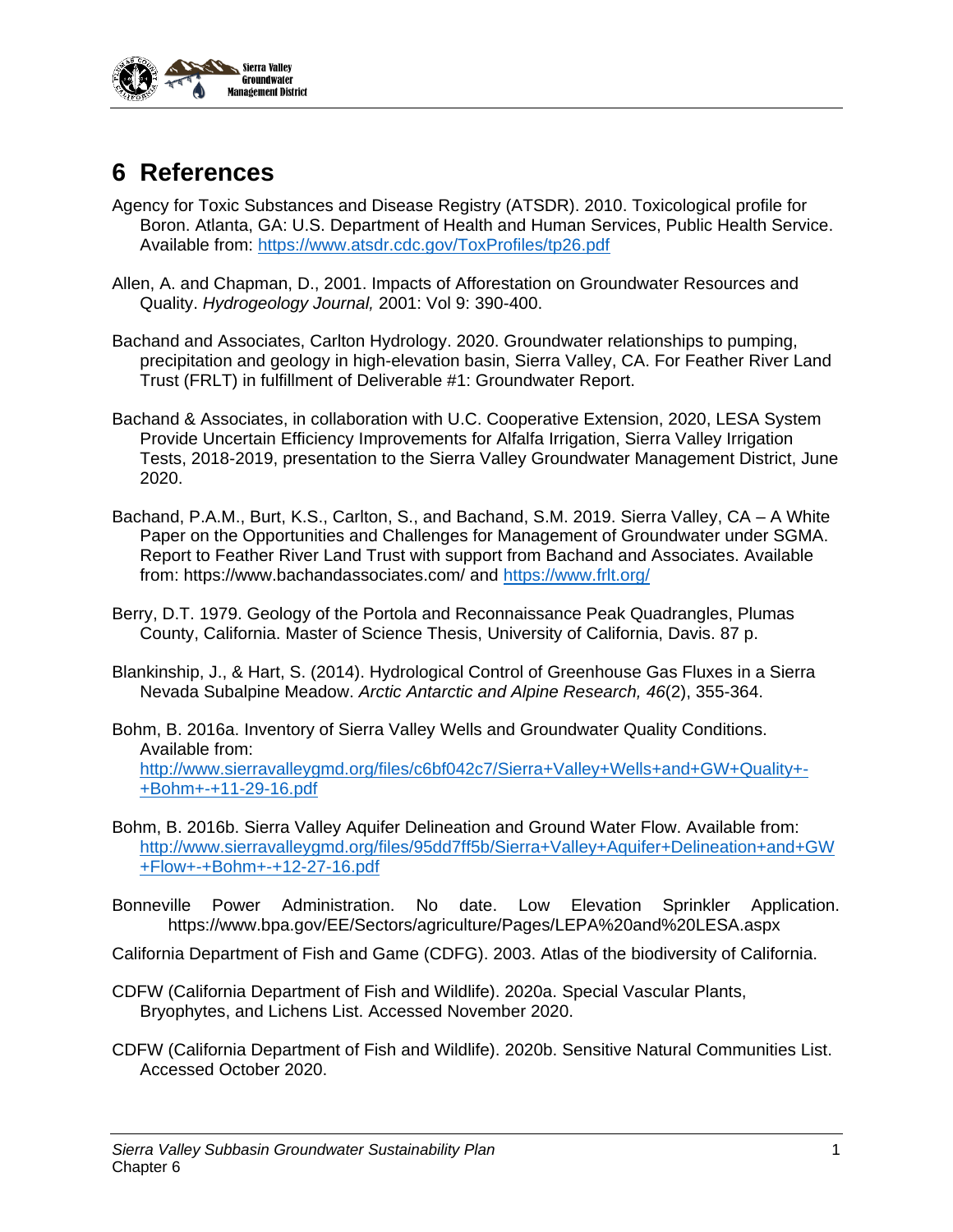

- CDFW (California Department of Fish and Wildlife). 2020c. California Natural Diversity Database. RareFind 5 [Internet], Version 5.1.1. [accessed: October 2020].
- CDFW (California Department of Fish and Wildlife). 2021a. California's Known Wolves Past and Present. October. Available from: <https://nrm.dfg.ca.gov/FileHandler.ashx?DocumentID=195469&inline>
- CDFW (California Department of Fish and Wildlife). 2021b. Biogeographic Information and Observation System (BIOS). [https://wildlife.ca.gov/Data/BIOS. Accessed October 2021.](https://wildlife.ca.gov/Data/BIOS.%20Accessed%20October%202021)

California Department of Transportation (CalTrans). 2016. Record of Survey No. 2017-004.

- California Department of Transportation (CalTrans). 2021. Geotechnical Memo Pavement Cracking – Assessment and Recommendations. File, 02-PLU-70-85.7/89.35, 0218000068. May 25, 2021.
- California Department of Water Resources (DWR). 1963. Northeastern Counties Investigation, Volume 2, Plates. California Department of Water Resources. Bulletin 98.
- California Department of Water Resources (DWR) 1973. An interagency-multidisciplinary investigation of the natural resources of the Sierra Valley study area. Sacramento, California.
- California Department of Water Resources (DWR). 1983. Sierra Valley Ground Water Study. Northern District Memorandum Report. California Department of Water Resources. Bulletin 118-80.
- California Department of Water Resources (DWR). 1998. Contribution of Frenchman Lake spill to the fishery of Little Last Chance Creek. DWR Northern District. December.
- California Department of Water Resources (DWR). 2004a. Sierra Valley Ground Water Study Update – Sierra Valley Subbasin. Northern District Memorandum Report. California Department of Water Resources. Bulletin 118-80. Available from: [https://water.ca.gov/-](https://water.ca.gov/-/media/DWR-Website/Web-Pages/Programs/Groundwater-Management/Bulletin-118/Files/2003-Basin-Descriptions/5_012_01_SierraValleyGroundwaterSubbasin.pdf) [/media/DWR-Website/Web-Pages/Programs/Groundwater-Management/Bulletin-](https://water.ca.gov/-/media/DWR-Website/Web-Pages/Programs/Groundwater-Management/Bulletin-118/Files/2003-Basin-Descriptions/5_012_01_SierraValleyGroundwaterSubbasin.pdf)[118/Files/2003-Basin-Descriptions/5\\_012\\_01\\_SierraValleyGroundwaterSubbasin.pdf](https://water.ca.gov/-/media/DWR-Website/Web-Pages/Programs/Groundwater-Management/Bulletin-118/Files/2003-Basin-Descriptions/5_012_01_SierraValleyGroundwaterSubbasin.pdf)
- California Department of Water Resources (DWR). 2004b. Sierra Valley Ground Water Study Update – Chilcoot Subbasin. Northern District Memorandum Report. California Department of Water Resources. Bulletin 118-80. Available from: [https://www.water.ca.gov/LegacyFiles/groundwater/bulletin118/basindescriptions/5-](https://www.water.ca.gov/LegacyFiles/groundwater/bulletin118/basindescriptions/5-12.02.pdf) [12.02.pdf](https://www.water.ca.gov/LegacyFiles/groundwater/bulletin118/basindescriptions/5-12.02.pdf)
- California Department of Water Resources (DWR). 2016. Best Management Practices for the Sustainable Management of Groundwater. Monitoring Network and Identification of Data Gaps. Sustainable Groundwater Management Program. December 2016. [https://water.ca.gov/-/media/DWR-Website/Web-Pages/Programs/Groundwater-](https://water.ca.gov/-/media/DWR-Website/Web-Pages/Programs/Groundwater-Management/Sustainable-Groundwater-Management/Best-Management-Practices-and-Guidance-Documents/Files/BMP-2-Monitoring-Networks-and-Identification-of-Data-Gaps_ay_19.pdf)[Management/Sustainable-Groundwater-Management/Best-Management-Practices-and-](https://water.ca.gov/-/media/DWR-Website/Web-Pages/Programs/Groundwater-Management/Sustainable-Groundwater-Management/Best-Management-Practices-and-Guidance-Documents/Files/BMP-2-Monitoring-Networks-and-Identification-of-Data-Gaps_ay_19.pdf)[Guidance-Documents/Files/BMP-2-Monitoring-Networks-and-Identification-of-Data-](https://water.ca.gov/-/media/DWR-Website/Web-Pages/Programs/Groundwater-Management/Sustainable-Groundwater-Management/Best-Management-Practices-and-Guidance-Documents/Files/BMP-2-Monitoring-Networks-and-Identification-of-Data-Gaps_ay_19.pdf)[Gaps\\_ay\\_19.pdf](https://water.ca.gov/-/media/DWR-Website/Web-Pages/Programs/Groundwater-Management/Sustainable-Groundwater-Management/Best-Management-Practices-and-Guidance-Documents/Files/BMP-2-Monitoring-Networks-and-Identification-of-Data-Gaps_ay_19.pdf)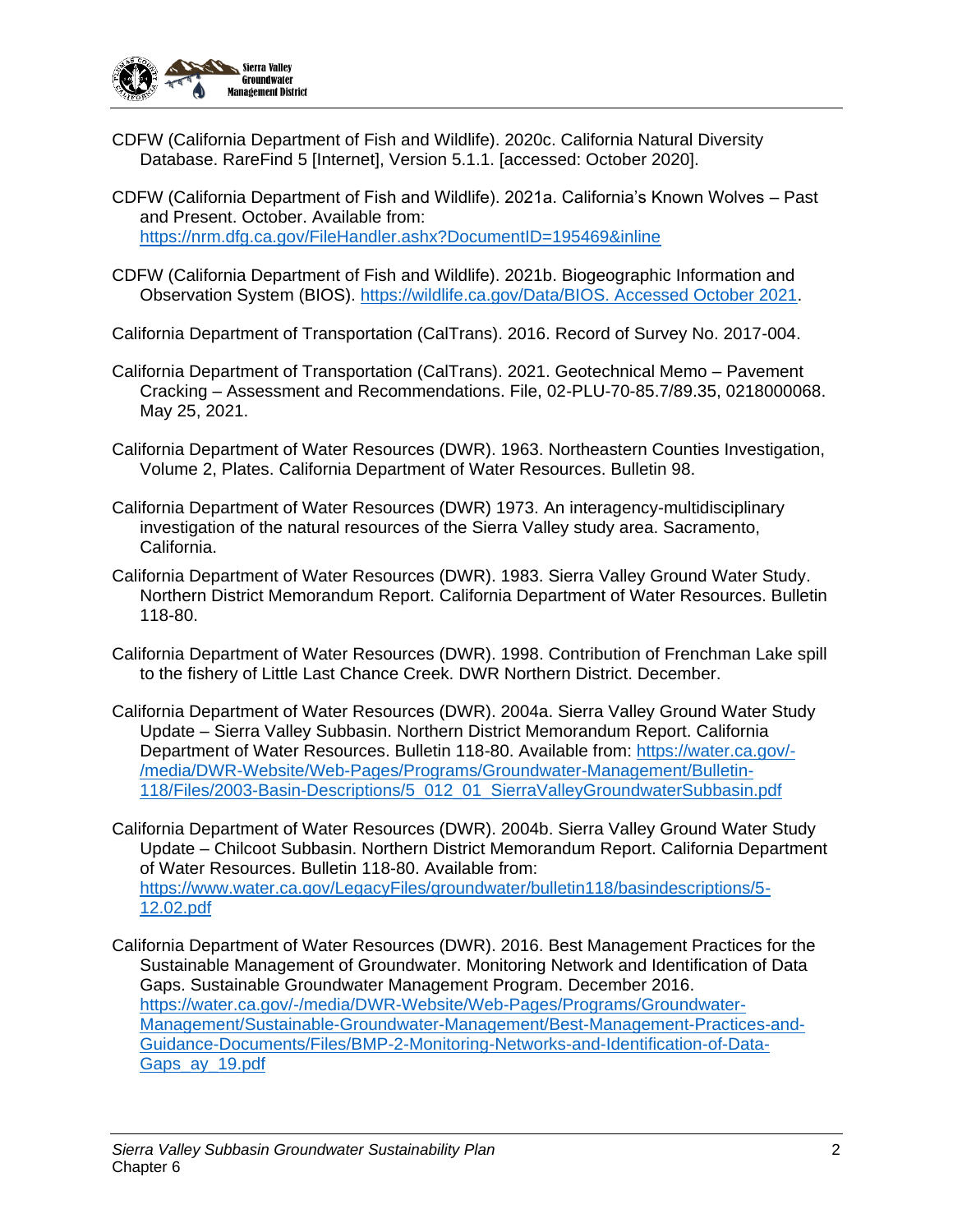

- California Department of Water Resources (DWR). 2018a. Climate Change Data and Guidance for Use During Groundwater Sustainability Plan Development. [https://water.ca.gov/-](https://water.ca.gov/-/media/DWR-Website/Web-Pages/Programs/Groundwater-Management/Sustainable-Groundwater-Management/Best-Management-Practices-and-Guidance-Documents/Files/Resource-Guide-Climate-Change-Guidance_v8_ay_19.pdf) [/media/DWR-Website/Web-Pages/Programs/Groundwater-Management/Sustainable-](https://water.ca.gov/-/media/DWR-Website/Web-Pages/Programs/Groundwater-Management/Sustainable-Groundwater-Management/Best-Management-Practices-and-Guidance-Documents/Files/Resource-Guide-Climate-Change-Guidance_v8_ay_19.pdf)[Groundwater-Management/Best-Management-Practices-and-Guidance-](https://water.ca.gov/-/media/DWR-Website/Web-Pages/Programs/Groundwater-Management/Sustainable-Groundwater-Management/Best-Management-Practices-and-Guidance-Documents/Files/Resource-Guide-Climate-Change-Guidance_v8_ay_19.pdf)[Documents/Files/Resource-Guide-Climate-Change-Guidance\\_v8\\_ay\\_19.pdf](https://water.ca.gov/-/media/DWR-Website/Web-Pages/Programs/Groundwater-Management/Sustainable-Groundwater-Management/Best-Management-Practices-and-Guidance-Documents/Files/Resource-Guide-Climate-Change-Guidance_v8_ay_19.pdf)
- California Department of Water Resources (DWR). 2018b. Statewide Crop Mapping. Available from:<https://data.cnra.ca.gov/dataset/statewide-crop-mapping>
- California Department of Water Resources (DWR). 2019. SGMA Basin Prioritization Process and Results.<https://water.ca.gov/Programs/Groundwater-Management/Basin-Prioritization>
- California Department of Water Resources (DWR). 2020. Natural Communities Commonly Associated with Groundwater. Available from: [https://data.cnra.ca.gov/dataset/natural](https://data.cnra.ca.gov/dataset/natural-communities-commonly-associated-with-groundwater)[communities-commonly-associated-with-groundwater](https://data.cnra.ca.gov/dataset/natural-communities-commonly-associated-with-groundwater)
- California Farm Bureau Federation (CFBF). 2021. Plumas-Sierra County Farm Bureau. Available from [https://www.cfbf.com/countyfb/plumas-sierra/.](https://www.cfbf.com/countyfb/plumas-sierra/)
- CNPS (California Native Plant Society). 2021. A Manual of California Vegetation, online edition. [http://www.](http://www/)cnps.org/cnps/vegetation/ [Accessed April 2021]. California Native Plant Society, Sacramento, California
- Campos, BR, RD Burnett, HL Loffland, RB Siegel. 2020. Bird Response to hydrologic restoration of montane riparian meadows. Restoration Ecology. 28(5): 1262-1272. <https://doi.org/10.1111/rec.13212>
- Carter, R.W. and Davidian, J. 1968. Techniques of Water-Resources Investigations of the United States Geological Survey: General Procedure for Gaging Streams. https://pubs.usgs.gov/twri/twri3-A6/pdf/twri\_3-A6\_a.pdf
- Davis, J., Blesius, L., Slocombe, M., Maher, S., Vasey, M., Christian, P. and Lynch, P., 2020. Unpiloted aerial system (UAS)-supported biogeomorphic analysis of restored Sierra Nevada montane meadows. Remote Sensing, 12(11), p.1828.
- Drake, K, M Hogan, R McCullough, B Moss, D Triplat, L Worster, L Downing, N Downing, N Brautigam, and G Layh. 2013. Watershed Management Guidebook: A guide to Outcome-Based Watershed Management. An Integrated Environmental Restoration Services, Inc. Produced in collaboration with the Tahoe Resource Conservation District and Lahontan Regional Water Quality Control Board.
- eBird. 2021. eBird: An online database of bird distribution and abundance. Website [accessed April 2021]. eBird, Cornell Lab of Ornithology, Ithaca, New York.
- Elliot, Daniel, MA. Brief History of the Ramelli Ranch Vicinity, Sierra Valley, CA. February 8, 2021 (also Appendix 2-2).
- Farr, T.G., Jones, C.E., Liu, Z. 2017. Progress Report: Subsidence in California, March 2015 September 2016. Jet Propulsion Laboratory. California Institute of Technology. Available from: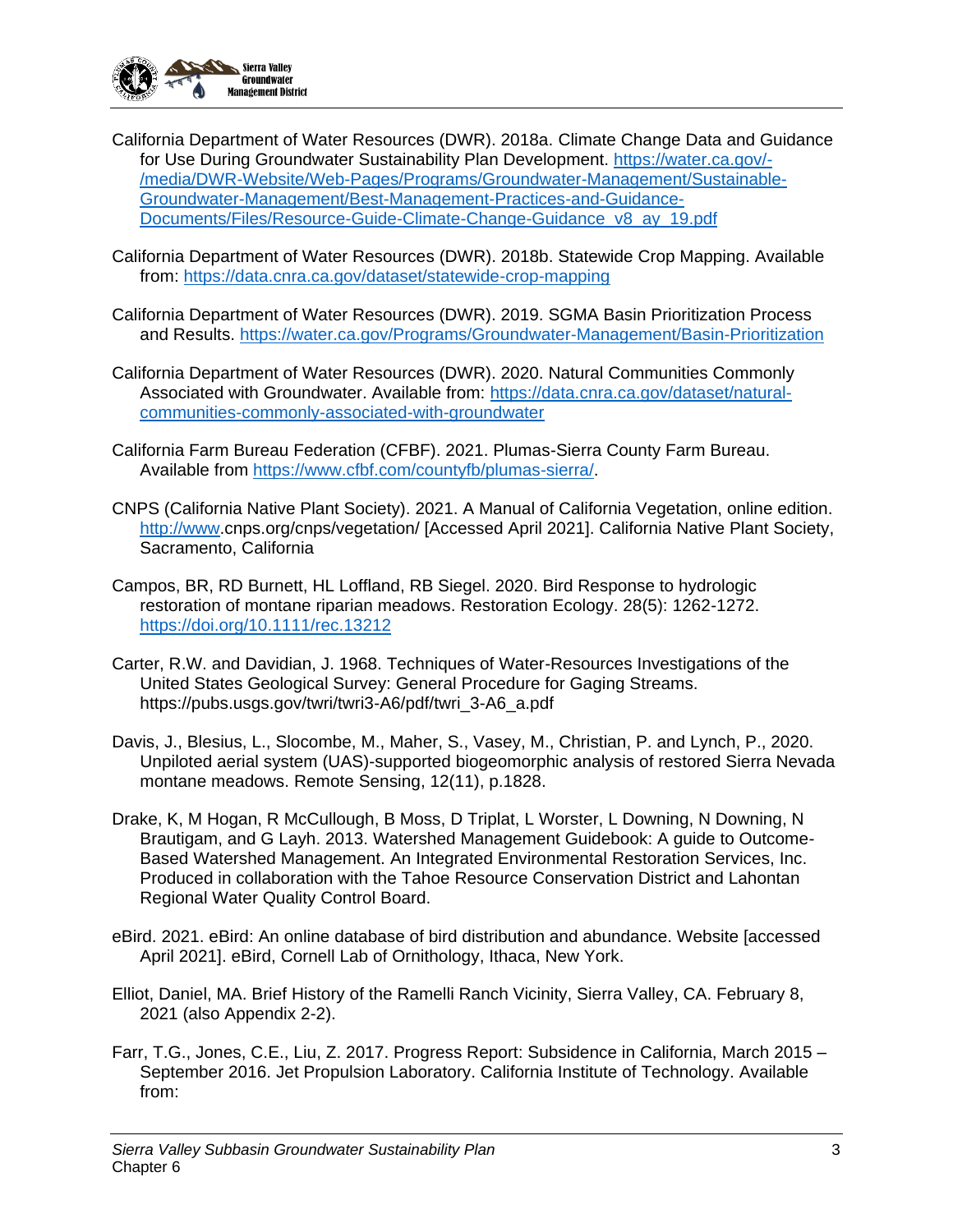

[https://water.ca.gov/LegacyFiles/waterconditions/docs/2017/JPL%20subsidence%20report](https://water.ca.gov/LegacyFiles/waterconditions/docs/2017/JPL%20subsidence%20report%20final%20for%20public%20dec%202016.pdf) [%20final%20for%20public%20dec%202016.pdf](https://water.ca.gov/LegacyFiles/waterconditions/docs/2017/JPL%20subsidence%20report%20final%20for%20public%20dec%202016.pdf)

- Feather River Land Trust. n.d. Sierra Valley Birders Guidebook. Feather River Land Trust and Plumas Audubon Society, Quincy, California.
- Foglia, L., McNally, A., Hall, C., Ledesma, L., & Hines, R. 2013. Scott Valley Integrated Hydrologic Model: Data collection, analysis, and water budget (Technical report). Davis: University of California.<https://ucanr.edu/sites/groundwater/files/165395.pdf>
- GeothermEx, Inc. 1986. Results of Temperature Gradient Hole Drilling in Sierra Valley, California. Attachment B. For County of Sierra.
- Glazer, A. and Likens, G., 2012. The Water Table: The Shifting Foundation of Life on Land. Royal Swedish Academy of Sciences. *Ambio,* 2012: Vol 41: 657-669.
- [Grismer,](https://nam02.safelinks.protection.outlook.com/?url=https%3A%2F%2Fonlinelibrary.wiley.com%2Faction%2FdoSearch%3FContribAuthorStored%3DGrismer%252C%2BM%2BE&data=04%7C01%7Cbetsye%40lwa.com%7Cd2e168c7b91c4dadb4b208d96b3ab95a%7C82c116cff68c4a158363ab0d96430543%7C0%7C0%7C637658723153703133%7CUnknown%7CTWFpbGZsb3d8eyJWIjoiMC4wLjAwMDAiLCJQIjoiV2luMzIiLCJBTiI6Ik1haWwiLCJXVCI6Mn0%3D%7C1000&sdata=NJN3j7iB7yKKvkboa%2BoWqIevEtVX3hJlvRCjzpMcCMw%3D&reserved=0) M.E., [and Hogan,](https://nam02.safelinks.protection.outlook.com/?url=https%3A%2F%2Fonlinelibrary.wiley.com%2Faction%2FdoSearch%3FContribAuthorStored%3DHogan%252C%2BM%2BP&data=04%7C01%7Cbetsye%40lwa.com%7Cd2e168c7b91c4dadb4b208d96b3ab95a%7C82c116cff68c4a158363ab0d96430543%7C0%7C0%7C637658723153703133%7CUnknown%7CTWFpbGZsb3d8eyJWIjoiMC4wLjAwMDAiLCJQIjoiV2luMzIiLCJBTiI6Ik1haWwiLCJXVCI6Mn0%3D%7C1000&sdata=aKlblmKEIO0Of4aV9iajLH%2Fpv7bpk61rJK9vFbdEvfM%3D&reserved=0) M.P. 09 December 2004. Simulated Rainfall Evaluation of Revegetation/Mulch Erosion Control in the Lake Tahoe Basin - 1: Method Assessment. Land Degradation and Development. <https://doi.org/10.1002/ldr.640>
- Hammersmark C.T., Rains M.C., Wickland A.C. & Mount J.F. 2009. Vegetation and water-table relationships in a hydrologically restored riparian meadow. Wetlands, 29, 785- 797.
- Harbaugh, A.W., 2005. MODFLOW-2005, the US Geological Survey modular ground-water model: the ground-water flow process (pp. 6-A16). Reston, VA: US Department of the Interior, US Geological Survey.
- Harnach, W. 2016. Annotated checklist of the flora of the Sierra Valley region of Sierra and Plumas counties, California. Phytoneuron 2016-13: 1–121. Published 17 February 2016. ISSN 2153 733X.
- Harter, T., K. Dzurella, G. Kourakos, A. Hollander, A. Bell, N. Santos, Q. Hart, A. King, J. Quinn, G. Lampinen, D. Liptzin, T. Rosenstock, M. Zhang, G.S. Pettygrove, and T. Tomich, 2017. Nitro gen Fertilizer Loading to Groundwater in the Central Valley. Final Report to the Fertilizer Research Education Program, Projects 11-0301 and 150454, California Department of Food and Agriculture and University of California Davis, 333p., [http://groundwaternitrate.ucdavis.edu](http://groundwaternitrate.ucdavis.edu/)
- Hopkins, J. and Anderson, B. 1994. Explanation of the Texas Water Development Board groundwater level monitoring program and water-level measuring manual: UM-52, 53 p. <http://www.twdb.texas.gov/groundwater/docs/UMs/UM-52.pdf>
- Hunt, L.J.H., Fair, J., and Odland, M. 2018. Meadow Restoration Increases Baseflow and Groundwater Storage in the Sierra Nevada Mountains of California. Journal of the American Water Resources Association, Vol. 54, Issue 5.<https://doi.org/10.1111/1752-1688.12675>
- Jepson Flora Project. 2020. Jepson eFlora. Website. http://ucjeps.berkeley.edu/eflora [Accessed October 2020].
- Klausmeyer K., J. Howard, T. Keeler-Wolf, K. Davis-Fadtke, R. Hull, A. Lyons. 2018. Natural Communities Commonly Associated with Groundwater (NCCAG) Dataset Viewer. The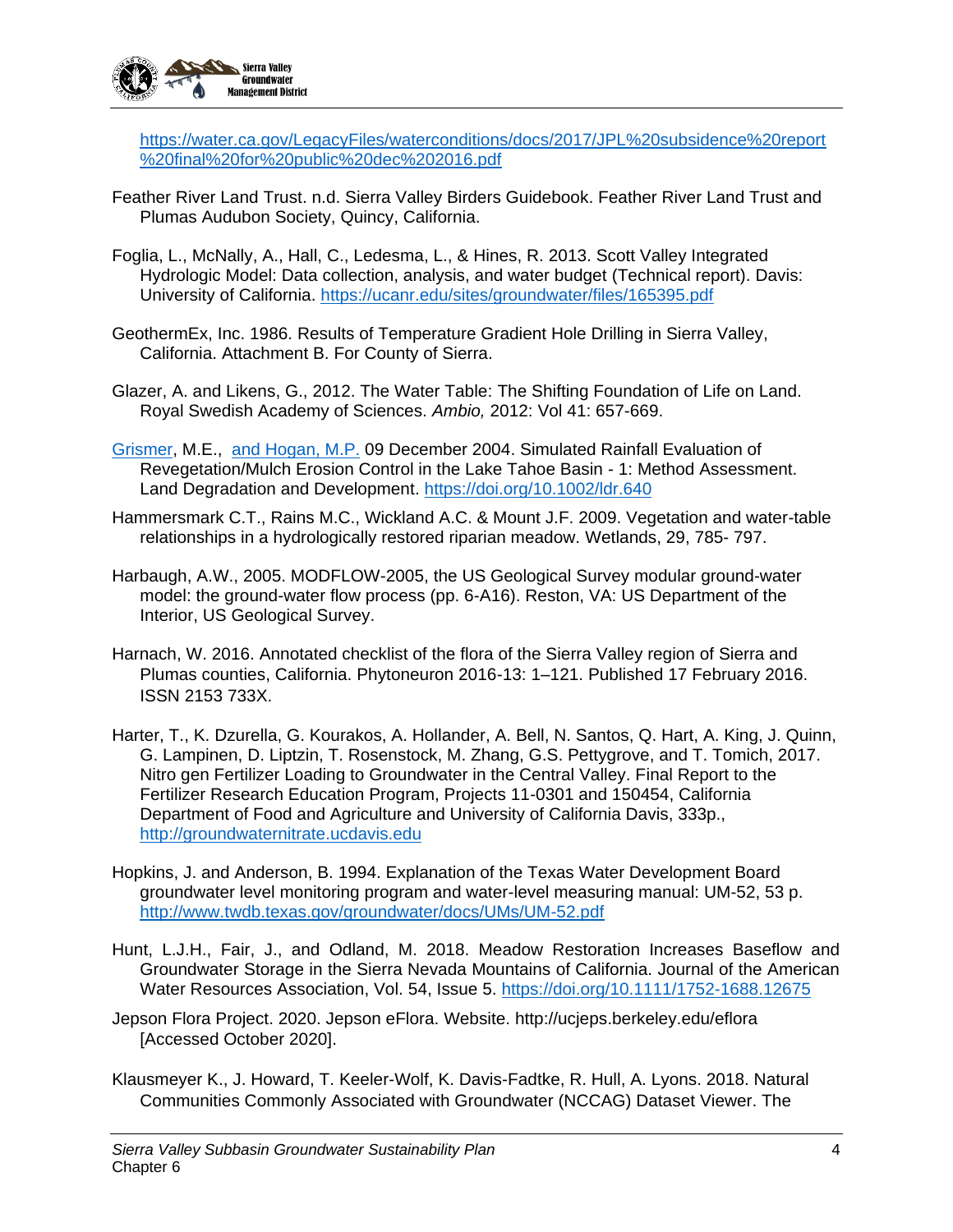

Nature Conservancy and California Department of Water Resources. https://gis.water.ca.gov/app/NCDatasetViewer/ [Accessed March 2021]

- Klausmeyer, K.R., T. Biswas, M.M. Rhode, F. Schuetzenmeister, N. Rindlaub, I. Housman, J.K. Howard. 2019. GDE Pulse: Taking the Pulse of Groundwater Dependent Ecosystems with Satellite Data. The Nature Conservancy, California. Available at: https://gde.codefornature.org/assets/GDE-Pulse-Methods-Report.pdf [Accessed October 2021].
- Loheide, S.P., Deitchman, R.S., Cooper, D.J., Wolf, E.C., Hammersmark, C.T. & Lundquist, J.D. 2009). A framework for understanding the hydroecology of impacted wet meadows in the Sierra Nevada and Cascade Ranges, California, USA. *Hydrogeology Journal, 17*, 229- 246.
- Lord M.L., Jewett D.G., Miller J.R., Germanoski D. & Chambers J.C. 2011. Hydrologic Processes Influencing Meadow Ecosystems. USDA Forest Service General Technical Report RMRS-GTR- 258, 44-67.
- Lowry, C.S., Loheide, S.P., Moore, C.E., & Lundquist, J.D. 2011. Groundwater controls on vegetation composition and patterning in mountain meadows. *Water Resources Research., 47*, 16.
- Lubetkin, KC, A L Westerling, LM Kueppers. 2017. Climate and landscape drive pace and pattern of conifer encroachment into subalpine meadows. Ecological Applications 27(6): 1876-1887.
- Markstrom, S.L., Regan, R.S., Hay, L.E., Viger, R.J., Webb, R.M.T., Payn, R.A., and LaFontaine, J.H., 2015, PRMS-IV, the precipitation-runoff modeling system, version 4: U.S. Geological Survey Techniques and Methods, book 6, chap. B7, 158 p., <https://doi.org/10.3133/tm6B7>
- McKelvey, K.S., Skinner, C.N., Chang, C., Erman, D.C., Husari, S.J., Parsons, D.J., van Wagtendonk, J.W., & Weatherspoon, C.P. (1996). *An overview of fire in the Sierra Nevada. Sierra Nevada Ecosystem Project: Final Report to Congress. Vol II*. Davis, CA: University of California, Centers for Water and Wildland Resources.
- Moyle, P.B., P.J. Randall, and R.M. Yoshiyama. 1996. Potential aquatic diversity management areas in the Sierra Nevada. Chapter 9 in Sierra Nevada Ecosystem Project: Final report to Congress, Volume II. University of California, Davis.
- NAS (National Audobon Society). 2008. Important Bird Areas Sierra Valley California. [https://www.audubon.org/important-bird-areas/sierra-valley. Accessed June 2021.](https://www.audubon.org/important-bird-areas/sierra-valley.%20Accessed%20June%202021)
- Natural Resources Conservation Service (NRCS), 2016. Sierra Valley Conservation Partnership Project. Awarded 2016. [https://www.nrcs.usda.gov/wps/portal/nrcs/detail/ca/programs/farmbill/rcpp/?cid=nrcseprd12](https://www.nrcs.usda.gov/wps/portal/nrcs/detail/ca/programs/farmbill/rcpp/?cid=nrcseprd1295237) [95237](https://www.nrcs.usda.gov/wps/portal/nrcs/detail/ca/programs/farmbill/rcpp/?cid=nrcseprd1295237)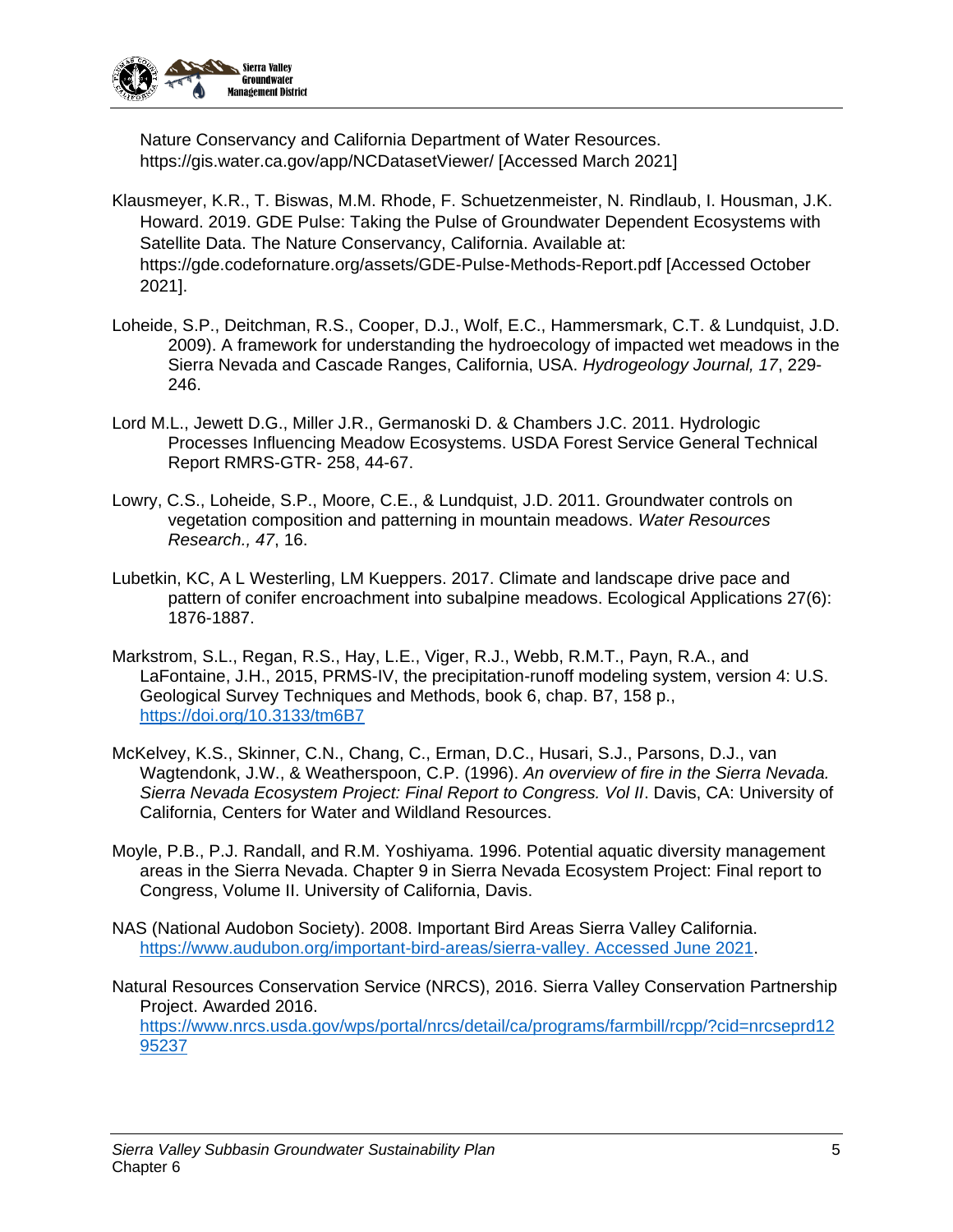

- Natural Resources Conservation Service (NRCS), United States Department of Agriculture. 2019. Soil Survey Geographic (SSURGO) Database. Available online at [https://sdmdataaccess.sc.egov.usda.gov.](https://sdmdataaccess.sc.egov.usda.gov/) Accessed [3/1/2020].
- Niswonger, R.G. and Prudic, D.E., 2005. Documentation of the Streamflow-Routing (SFR2) Package to include unsaturated flow beneath streams-A modification to SFR1 (No. 6-A13). US Geological Survey.<https://pubs.usgs.gov/tm/2006/tm6A13/pdf/tm6a13.pdf>
- OCM Partners. 2021. 2018 2019 USGS Lidar: Northern California Wildfire QL2, [https://www.fisheries.noaa.gov/inport/item/58957.](https://www.fisheries.noaa.gov/inport/item/58957)
- Poland, J.F. and Davis, G.H. 1969. Land Subsidence Due to Withdrawal of Fluids. Reviews in Engineering Geology, 2, 187-269. http://dx.doi.org/10.1130/REG2-p187
- PRISM Climate Group. 30-Year Precipitation Normals. Oregon State University, [http://prism.oregonstate.edu,](http://prism.oregonstate.edu/) Accessed [3/1/2020].
- Prudic, D.E., Konikow, L.F. and Banta, E.R., 2004. A new streamflow-routing (SFR1) package to simulate stream-aquifer interaction with MODFLOW-2000. Available from: <https://pubs.usgs.gov/of/2004/1042/ofr2004-1042.pdf>
- Puls, R W. and Barcelona, M.J. 1996. Ground Water Issue: Low-Flow (Minimal Drawdown) Ground-Water Sampling Procedures. U.S. Environmental Protection Agency, Washington, DC, EPA/540/S-95/504 (NTIS 97-118822).
- Reed, CC. 2020. Soil carbon dynamics in montane meadows of the Sierra Nevada and southern Cascade mountain ranges. 2020. (Ph.D. diss.). University of Nevada, Reno.
- Rice, E.W., Baird, R.B., Eaton, A.D., Clesceri, L.S. 2012. Standard Methods for the Examination of Water and Wastewater. 22<sup>nd</sup> Edition.
- Rodriguez, K., Swanson, S. and McMahon, A., 2017. Conceptual models for surface water and groundwater interactions at pond and plug restored meadows. Journal of Soil and Water Conservation, 72(4), pp.382-394.
- Rogers, V., K. Roby, and M. Kossow. 2018. Upper Feather River Basin fisheries assessment and restoration strategy.
- Rohde, M. M., S. Matsumoto, J. Howard, S. Liu, L. Riege, and E. J. Remson. 2018. Groundwater Dependent Ecosystems under the Sustainable Groundwater Management Act: Guidance for Preparing Groundwater Sustainability Plans. The Nature Conservancy, San Francisco, California.
- Rohde, M. M., B. Seapy, R. Rogers, X. Castañeda, editors. 2019. Critical Species LookBook: A compendium of California's threatened and endangered species for sustainable groundwater management. The Nature Conservancy, San Francisco, California.
- Saucedo, G. J., and Wagner, D.L. 1992. Geologic Map of the Chico Quadrangle, California, California Division of Mines and Geology.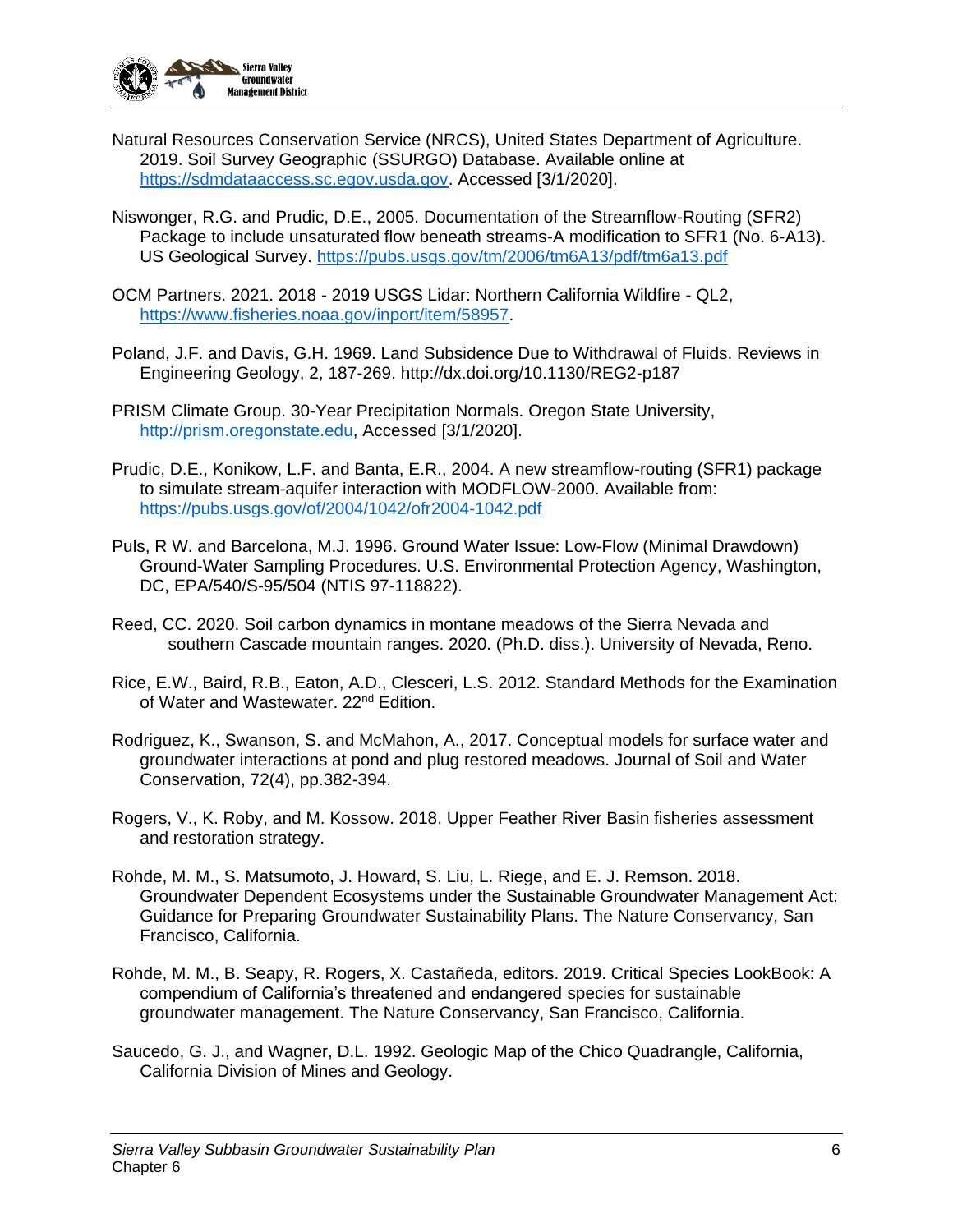

Sawyer, T.L. 1995. Quaternary faults and fold database of the United States [online]. Fort Collins, Colorado: Available from:<https://doi.org/10.5066/F7S75FJM>

Schmidt, K. 1999. 1994 – 1998 Sierra Valley Groundwater Update.

- Schmidt, K. 2003. Technical Report on 1998-2003 Hydrogeologic Evaluation for Sierra Valley.
- Schmidt, K. 2005. Technical Report on 2003-2005 Hydrogeologic Evaluation for Sierra Valley.
- Schmidt, K. 2012. Technical Report on 2005-2011 Hydrogeologic Evaluation for Sierra Valley.
- Schmidt, K. 2015. Technical Report on 2012-14 Hydrogeologic Evaluation for Sierra Valley.
- Schmidt, K. 2017. Technical Report on 2015-16 Hydrogeologic Evaluation for Sierra Valley.
- SVGMD, 2019. Personal communications between Bachand et al. (2020) and Kristi Jamason. February 2019.
- Smith R., Knight, R., Fendorf, S. 2018. Overpumping leads to California groundwater arsenic threat. Nature Communications. 9, Article number: 2089 (2018). June 5, 2018.
- Sophocleous, M., 1983. Groundwater observation network design for the Kansas groundwater management districts, USA: Journal of Hydrology, vol.61, pp 371-389.
- State Water Resources Control Board. 2021. California Code of Regulations, Title 23. Available from: [https://www.waterboards.ca.gov/laws\\_regulations/docs/wrregs.pdf](https://www.waterboards.ca.gov/laws_regulations/docs/wrregs.pdf)
- Tague, C. L., Moritz, M. A., and Hanan, E. (2018). The changing water cycle: the eco-hydrologic impacts of forest density reduction in Mediterranean (seasonally dry) regions. *WIRES Water* 6: e1350. doi: 10.1002/wat2.1350
- The Nature Conservancy. 2021. Freshwater species list for Sierra Valley Groundwater Basin. [https://groundwaterresourcehub.org/sgma-tools/environmental-surface-water-beneficiaries.](https://groundwaterresourcehub.org/sgma-tools/environmental-surface-water-beneficiaries.%20%5bAccessed%20January)  [\[Accessed January](https://groundwaterresourcehub.org/sgma-tools/environmental-surface-water-beneficiaries.%20%5bAccessed%20January) 2021]
- Tolley, D., Foglia, L. and Harter, T., 2019. Sensitivity Analysis and Calibration of an Integrated Hydrologic Model in an Irrigated Agricultural Basin With a Groundwater‐Dependent Ecosystem. Water Resources Research, 55(9), pp.7876-7901. <https://agupubs.onlinelibrary.wiley.com/doi/full/10.1029/2018WR024209>
- Towill. 2020. InSAR Data Accuracy for California Groundwater Basins CGPS Data Comparative Analysis January 2015 to October 2020. Available at: [https://data.cnra.ca.gov/dataset/5e2d49e1-9ed0-425e-9f3e-](https://data.cnra.ca.gov/dataset/5e2d49e1-9ed0-425e-9f3e-2cda4a213c26/resource/a1949b59-2435-4e5d-bb29-7a8d432454f5/download/insar-data-accuracy-report-towill.pdf)[2cda4a213c26/resource/a1949b59-2435-4e5d-bb29-7a8d432454f5/download/insar-data](https://data.cnra.ca.gov/dataset/5e2d49e1-9ed0-425e-9f3e-2cda4a213c26/resource/a1949b59-2435-4e5d-bb29-7a8d432454f5/download/insar-data-accuracy-report-towill.pdf)[accuracy-report-towill.pdf](https://data.cnra.ca.gov/dataset/5e2d49e1-9ed0-425e-9f3e-2cda4a213c26/resource/a1949b59-2435-4e5d-bb29-7a8d432454f5/download/insar-data-accuracy-report-towill.pdf)
- TRE Altamira. 2021. InSAR Land Surveying and Mapping Services to DWR supporting SGMA 2020 update. [https://data.cnra.ca.gov/dataset/5e2d49e1-9ed0-425e-9f3e-](https://data.cnra.ca.gov/dataset/5e2d49e1-9ed0-425e-9f3e-2cda4a213c26/resource/2535a9b9-ed25-4b19-9734-4b1409e3fdce/download/insar-data-report-tre-altamira.pdf)[2cda4a213c26/resource/2535a9b9-ed25-4b19-9734-4b1409e3fdce/download/insar-data](https://data.cnra.ca.gov/dataset/5e2d49e1-9ed0-425e-9f3e-2cda4a213c26/resource/2535a9b9-ed25-4b19-9734-4b1409e3fdce/download/insar-data-report-tre-altamira.pdf)[report-tre-altamira.pdf](https://data.cnra.ca.gov/dataset/5e2d49e1-9ed0-425e-9f3e-2cda4a213c26/resource/2535a9b9-ed25-4b19-9734-4b1409e3fdce/download/insar-data-report-tre-altamira.pdf)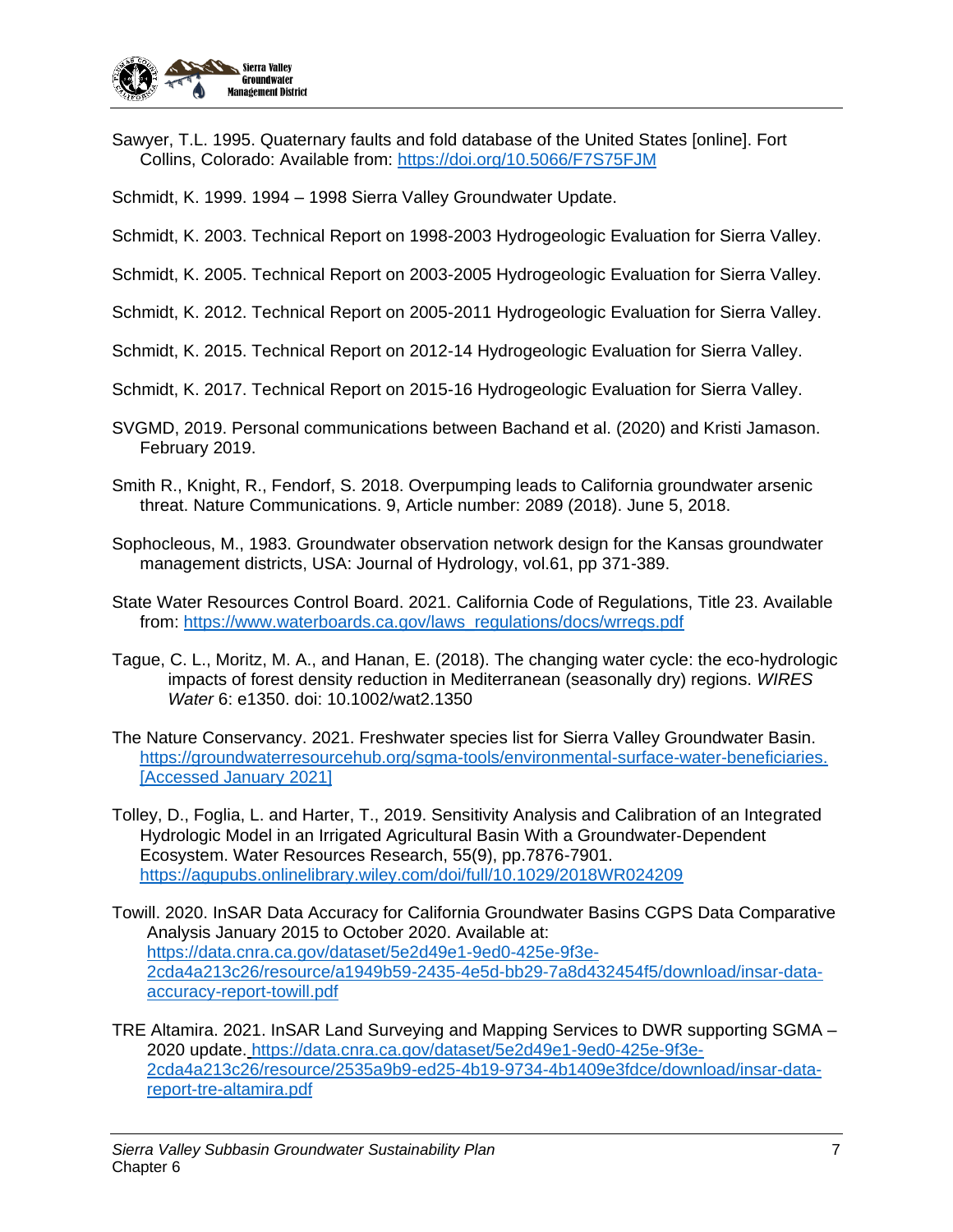

- UCCE (University of California Cooperative Extension). 2021. Sierra Valley Ground Water Cross-Sectional Analysis – September 14, 2021. <https://ucanr.edu/sites/Rangelands/files/358503.pdf>
- United States Army Corps of Engineers (USACE). 2012. Survey Markers and Monumentation. EM 1110-1-1002. [https://www.publications.usace.army.mil/Portals/76/Publications/EngineerManuals/EM\\_1110](https://www.publications.usace.army.mil/Portals/76/Publications/EngineerManuals/EM_1110-1-1002.pdf?ver=tb31W4-X5y3Xh-ToIBELEQ%3d%3d) [-1-1002.pdf?ver=tb31W4-X5y3Xh-ToIBELEQ%3d%3d](https://www.publications.usace.army.mil/Portals/76/Publications/EngineerManuals/EM_1110-1-1002.pdf?ver=tb31W4-X5y3Xh-ToIBELEQ%3d%3d)
- USDA (U.S. Department of Agriculture). 2014. Classification and Assessment with Landsat of Visible Ecological Groupings (CalVeg). Region 5: Central Coast: Imagery date: 1997–2013. https://data.fs.usda.gov/geodata/edw/datasets.php?xmlKeyword=calveg [Accessed March 2021].
- USDA (United States Department of Agriculture) Forest Service. 2021. Plumas National Forest fish distribution data. Shapefile provided by C. Kane, Wildlife, Fish, and Rare Plants Program Manager, Plumas National Forest.
- USDA US Forest Service Region 5 Ecology Program. 2021. Tahoe National Forest Climate Change Trend Summary. Unpublished Report.
- USFS (U.S. Forest Service). 2011. FSM 2600 Wildlife, Fish, and Sensitive Plant Habitat Management, Chapter 2670 – Threatened, Endangered, and Sensitive Plants and Animals. Forest Service Manual Rocky Mountain Region (Region 2). Denver, Colorado.
- USFWS (U.S. Fish and Wildlife Service). 2014. Endangered and Threatened Wildlife and Plants; Designation of Critical Habitat for Ivesia webberi; Final Rule. Federal Register 79: 106, 32126 – 32155.
- USFWS (U.S. Fish and Wildlife Service). 2018. National Wetlands Inventory Version 2.0 (NWI). Imagery date: 1984.<https://www.fws.gov/wetlands/> [Accessed March 2021].
- USFWS (U.S. Fish and Wildlife Service). 2021. Information for Planning and Consultation (IPaC) portal.<https://ecos.fws.gov/ipac/> [Accessed March 2021].
- United States Geological Survey (USGS). 2000. Use of Passive Diffusion Samplers for Monitoring Volatile Organic Compounds in Ground Water. [https://pubs.usgs.gov/fs/fs-088-](https://pubs.usgs.gov/fs/fs-088-00/pdf/fs-088-00.pdf) [00/pdf/fs-088-00.pdf](https://pubs.usgs.gov/fs/fs-088-00/pdf/fs-088-00.pdf)
- United States Geological Survey (USGS). 2015. National Field Manual for the Collection of Water-Quality Data (NFM). [https://www.usgs.gov/mission-areas/water](https://www.usgs.gov/mission-areas/water-resources/science/national-field-manual-collection-water-quality-data-nfm#overview)[resources/science/national-field-manual-collection-water-quality-data-nfm#overview](https://www.usgs.gov/mission-areas/water-resources/science/national-field-manual-collection-water-quality-data-nfm#overview)
- Vestra. 2005. Sierra Valley Watershed Assessment. Prepared for Sierra Valley Resource Conservation District. April. Available from: [http://featherriver.org/\\_db/files/212\\_FINAL\\_SIERRAVALLEY\\_WATERHSED\\_ASSESSMEN](http://featherriver.org/_db/files/212_FINAL_SIERRAVALLEY_WATERHSED_ASSESSMENT.pdf) [T.pdf](http://featherriver.org/_db/files/212_FINAL_SIERRAVALLEY_WATERHSED_ASSESSMENT.pdf)
- Wilson, J.L. and H. Guan. 2004. Mountain-Block Hydrology and Mountain-Front Recharge. <https://agupubs.onlinelibrary.wiley.com/doi/pdfdirect/10.1029/009WSA08>